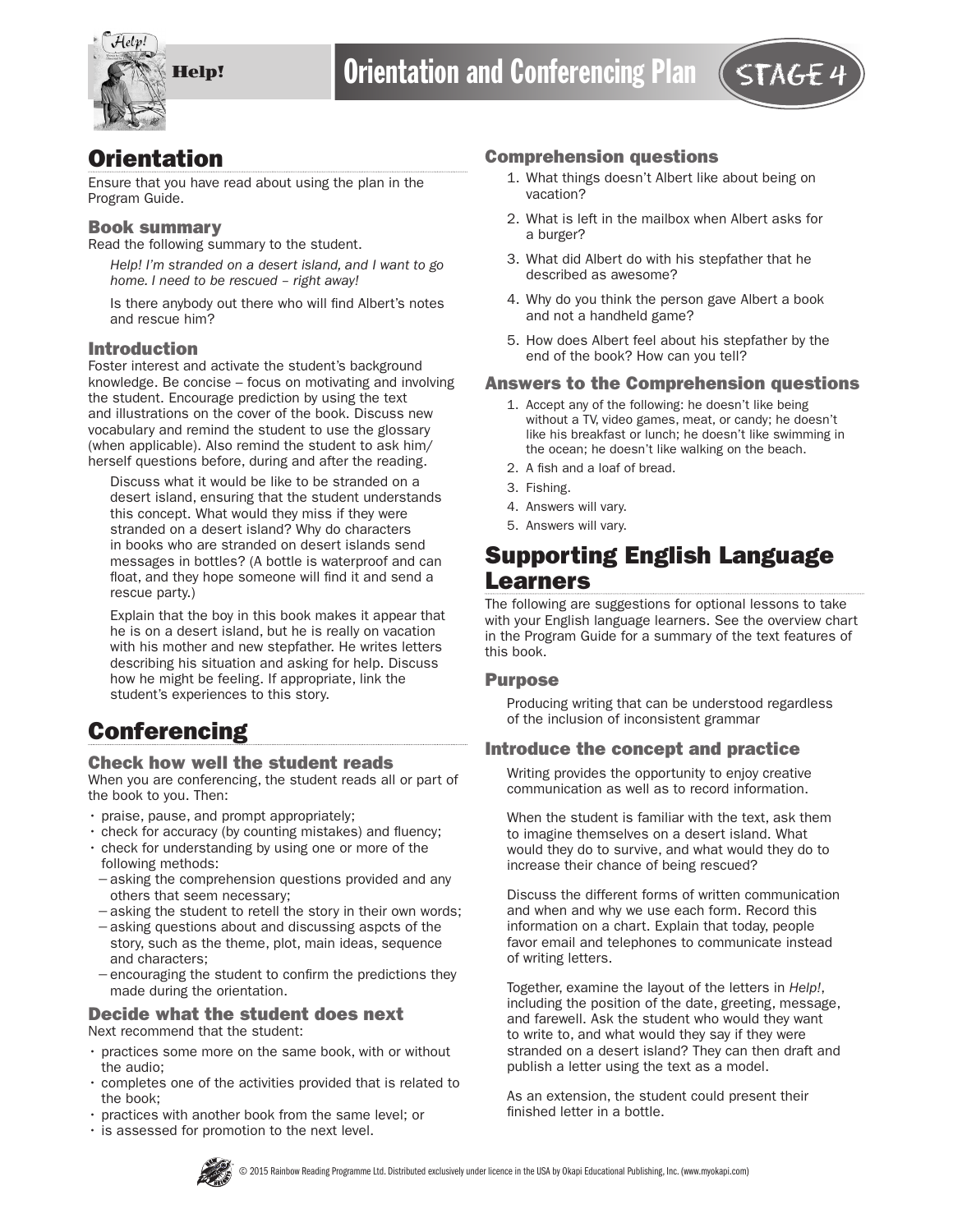

**Cloze Activity** 



Name:.............................................................................................................................. Date:..............................................

Introduction: *Help! I'm stranded on a desert island, and I want to go home. I need to be rescued – right away!*  Is there anybody out there who will find Albert's notes and rescue him?

| Monday, July 20 Dear Finder, Help! I'm stranded on a         |  |  |  |  |  |  |  |  |  |
|--------------------------------------------------------------|--|--|--|--|--|--|--|--|--|
| desert island, and I want to go home. I need to be           |  |  |  |  |  |  |  |  |  |
| _________ - right away! There must ________ someone out      |  |  |  |  |  |  |  |  |  |
| there. I'm __________ a note under this _________ every day  |  |  |  |  |  |  |  |  |  |
| until I ________ help. From, Albert. Tuesday, July 21 Dear   |  |  |  |  |  |  |  |  |  |
| Finder, I ________ haven't heard from you. _________ I       |  |  |  |  |  |  |  |  |  |
| mention I'm with _________ mom and new stepfather?           |  |  |  |  |  |  |  |  |  |
| ___________ say they're from Minnesota, __________ I know    |  |  |  |  |  |  |  |  |  |
| it's not ____________. I think they're from __________ weird |  |  |  |  |  |  |  |  |  |
| planet in outer ___________. Why else have they __________   |  |  |  |  |  |  |  |  |  |
| me to an island _________ has no TV and ________ video       |  |  |  |  |  |  |  |  |  |
| games? From, Albert. Wednesday, July 22 Dear Finder,         |  |  |  |  |  |  |  |  |  |
| _________ still waiting to hear ________ you. Wait till you  |  |  |  |  |  |  |  |  |  |
| _________ about the food situation! ________ have            |  |  |  |  |  |  |  |  |  |
| fruit for breakfast - _______ you believe it? We're ______   |  |  |  |  |  |  |  |  |  |
| allowed to eat meat, _______ there's no candy in ______      |  |  |  |  |  |  |  |  |  |
| house. I've checked everywhere. _______ really, really       |  |  |  |  |  |  |  |  |  |
| want a candy bar, but so far, no luck.                       |  |  |  |  |  |  |  |  |  |

| <b>Accuracy Chart</b> (Exact word replacement only) |              |                    | <b>Errors</b>                                                           |  |  |  |  |  |  |
|-----------------------------------------------------|--------------|--------------------|-------------------------------------------------------------------------|--|--|--|--|--|--|
| <b>Words Entered</b>                                | <b>Score</b> | Level              | $M =$ Meaning (makes sense) $S =$ Syntax (sounds right) $\qquad \qquad$ |  |  |  |  |  |  |
| More than 11 correct                                |              | Independent        | Seen $\subset$<br>Unseen $\subset$ $\supset$<br>Heard $\subset$         |  |  |  |  |  |  |
| 10 or 11 correct                                    |              | Instructional      | Comments:                                                               |  |  |  |  |  |  |
| Fewer than 10 correct                               |              | <b>Frustration</b> |                                                                         |  |  |  |  |  |  |

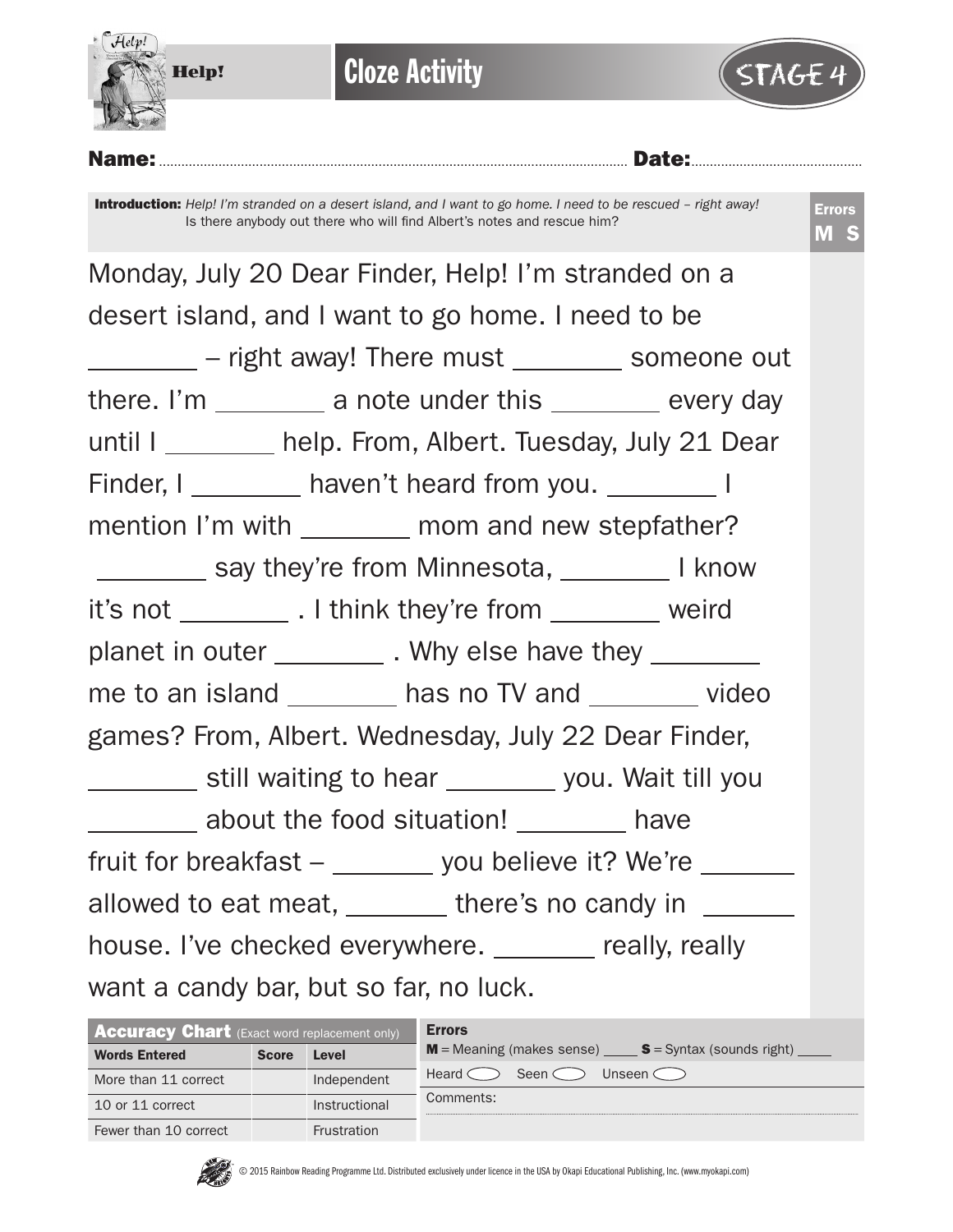

**Text-Sequencing Activity** 

Dear Finder, Help! I'm stranded on an island, and I want to go home. I need to be rescued! There must be someone out there. I'm leaving a note under this rock every day until I get help. I still haven't heard from you. Did I mention I'm with my mom and new stepfather? I think they're from a weird planet in outer space. Why else have they taken me to an island that has no TV and no video games? Wait till you hear about the food situation! We have fruit for breakfast, we're not allowed to eat meat, and there's no candy. Please leave a burger and a candy bar in the mailbox, marked X on the map, as soon as possible. I still need to escape, and I need games. Please help, or I'll go nuts! A book is not the same as a handheld game, but thanks anyway. Life is so boring. Today it's been raining. I stayed inside out of the rain and read the book you left about racing cars, and it was pretty cool. We made a fire on the beach in the evening. It was OK. I think my stepfather's not so bad after all. Please send chocolate – fast! This morning, I went fishing with the line you left in the mailbox. My stepfather came, too. We had an awesome time. I'm starting to have fun, but today we're going back to Minnesota. They're taking me home against my will. I'm powerless to resist … From, Albert

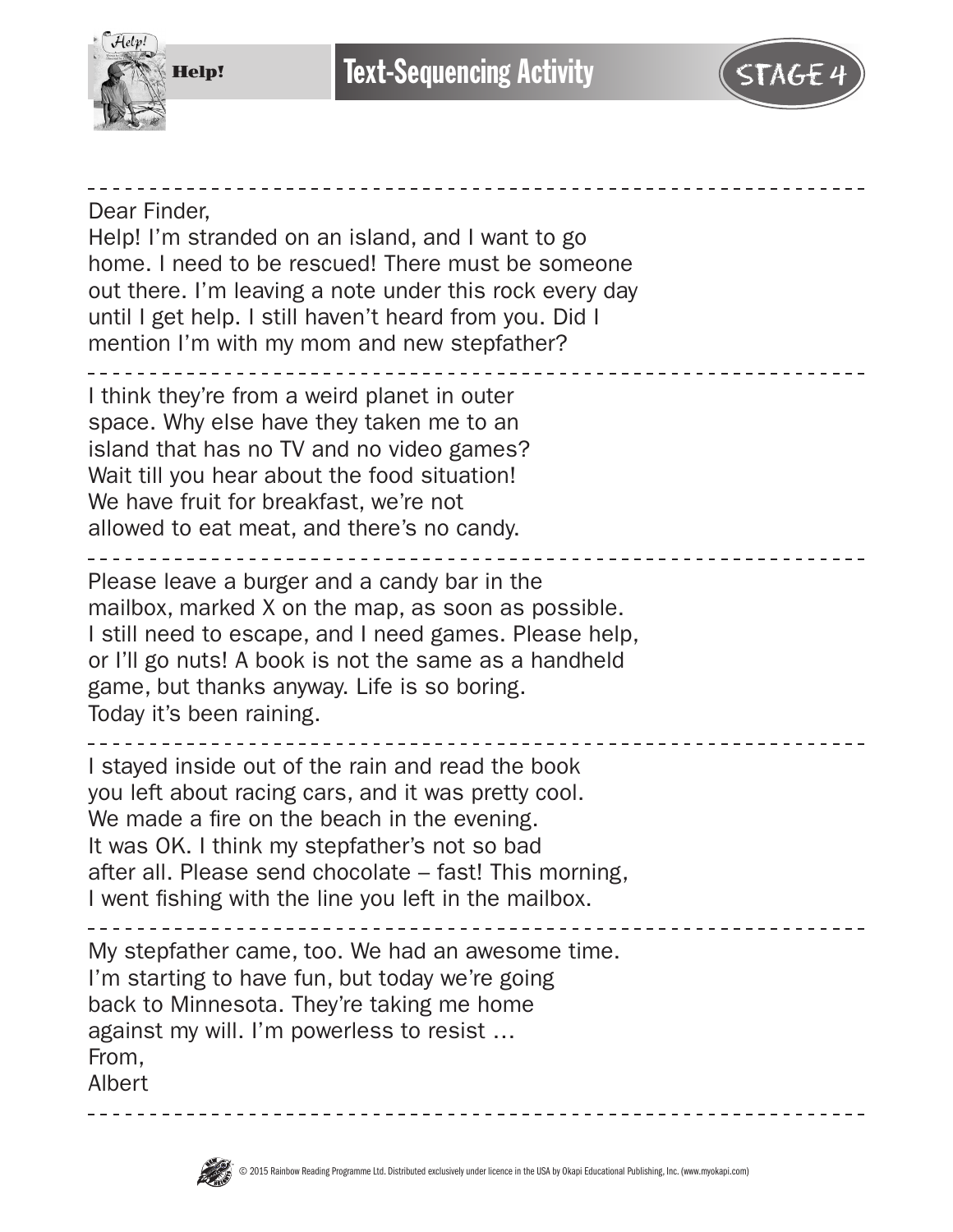

## Name:.............................................................................................................................. Date:..............................................

Words can be found in these directions:



The letter in each square can only be used in one word.

| i                                     | e                                                                               | $\mathbf V$  | e                                                    | r           | y           | $\mathsf b$                                                 | e            | I           | i                                                         | e           | $\mathbf v$  | e           |
|---------------------------------------|---------------------------------------------------------------------------------|--------------|------------------------------------------------------|-------------|-------------|-------------------------------------------------------------|--------------|-------------|-----------------------------------------------------------|-------------|--------------|-------------|
| h                                     | S                                                                               | p            | I                                                    | a           | n           | e                                                           | t            | f           | h                                                         | a           | $\mathbf v$  | e           |
| r                                     | e                                                                               | I            | n                                                    | S           | t           | r                                                           | a            | n           | $\mathbf d$                                               | e           | $\mathsf{d}$ | t           |
| $\mathbf O$                           | m                                                                               | I            | a                                                    | $\mathbf O$ | I           | U                                                           | $\mathsf{n}$ | $\mathbf C$ | h                                                         | r           | $\mathbf C$  | a           |
| $\mathbf C$                           | e                                                                               | e            | p                                                    | n           | t           | p                                                           | I            | e           | f                                                         | t           | a            | k           |
| k                                     | a                                                                               | $\mathbf V$  | S                                                    | $\mathbf C$ | d           | r                                                           | f            | İ           | S                                                         | h           | r            | e           |
| W                                     | t                                                                               | e            | p                                                    | $\mathbf O$ | t           | $\mathbf 0$                                                 | İ.           | m           | a                                                         | p           | e            | n           |
| a                                     | U                                                                               | n            | $\mathbf 0$                                          | m           | $\mathbf S$ | m                                                           | r            | n           | n                                                         | e           | e            | $\mathbf d$ |
| İ.                                    | a                                                                               | İ            | k                                                    | İ           | e           | i                                                           | a            | $\mathbf b$ | S                                                         | $\mathbf b$ | $\mathbf{u}$ | t           |
| t                                     | n                                                                               | n            | e                                                    | $\mathbf C$ | n           | S                                                           | $\mathbf C$  | e           | $\mathbf d$                                               | i           | t            | $\mathbf O$ |
| i                                     | d                                                                               | g            | n                                                    | S           | d           | e                                                           | i.           | a           | $\mathbf 0$                                               | a           | d            | İ           |
| n                                     | p                                                                               | I            | e                                                    | a           | S           | e                                                           | n            | $\mathbf C$ | n                                                         | W           | y            | e           |
| g                                     | e                                                                               | $\mathsf{s}$ | $\mathbf C$                                          | a           | p           | e                                                           | g            | h           | m                                                         | e           | e            | $\mathsf S$ |
| and<br>comics<br>fish<br>left<br>need | beach<br>days<br>have<br>lunch<br>not<br>promise<br>racing<br>stranded<br>taken |              | believe<br>escape<br>help<br>map<br>on<br>rock<br>to |             |             | but<br>evening<br>inside<br>me<br>planet<br>send<br>waiting |              |             | care<br>every<br>island<br>meat<br>please<br>spoken<br>we |             |              |             |

Words to find:

Use the letters that are left to make the word that tells what Albert has for breakfast on the island......................................................................................................................................................

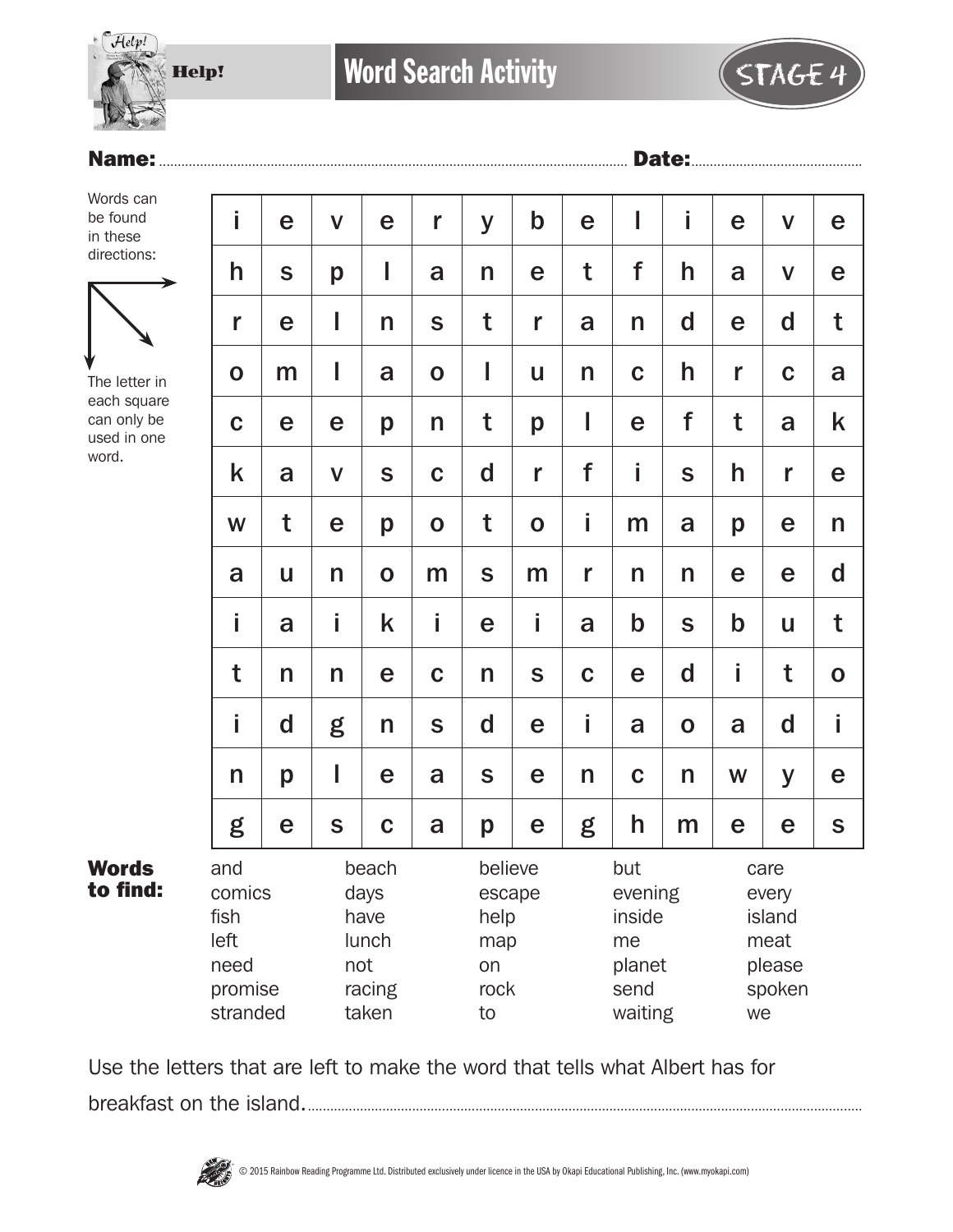

Board Game Activity **STAGE 4** 



- $*$  Spin the numbered spinner.
- $*$  The highest number starts.
- $*$  You need to spin the exact number to move onto the END square.
- START Help! You're stranded on an island, and you want to go home. 0
- $2$  You leave a  $3$ note under a rock every day until you get help. Go forward three spaces.